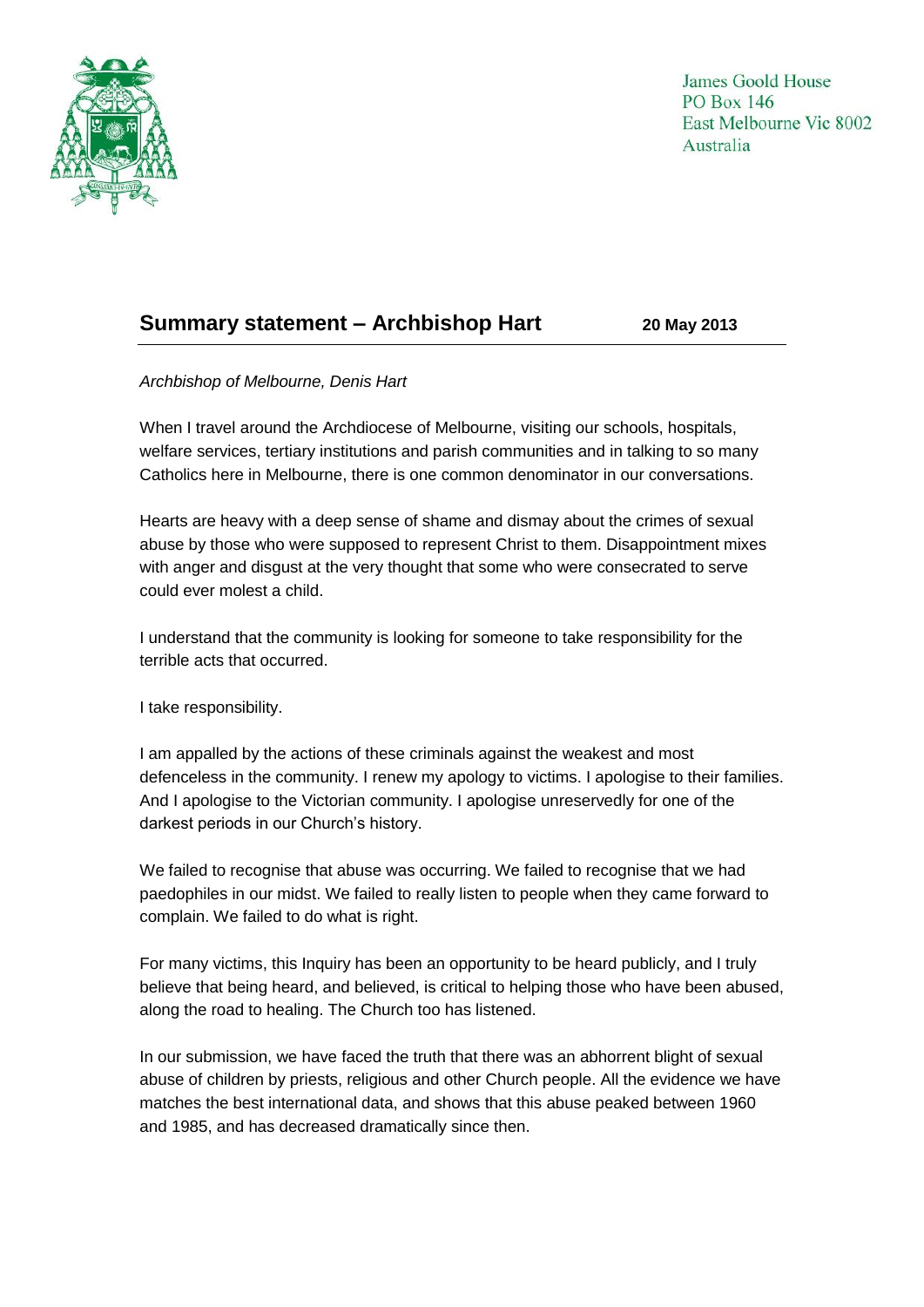James Goold House **PO Box 146** East Melbourne Vic 8002 Australia



At the time, we were too slow to recognise what was happening. We found it impossible to believe that a priest, brother or sister could so betray their vocation. We were slow to believe victims, and too often favoured a legalistic over a pastoral response.

By 1990, our changes to how potential priests are screened and trained were starting to have an impact. In the late 1990s we introduced the *Melbourne Response* and *Towards Healing*, and later we introduced clear codes of conduct and other policies to prevent abuse and protect children. The improved formation of priests and religious is now one of the central elements in the prevention of future abuse of children by Church personnel.

The *Melbourne Response*, which I helped set up with Cardinal Pell when he was Archbishop of Melbourne, and in consultation with Victoria Police, is a process that helps victims in a non-legalistic manner. It does not replace the legal system, but it has helped many victims who have not wanted to take legal action.

In both the *Melbourne Response* and *Towards Healing,* victims are strongly encouraged to go to the police; victims and their families are supported; and abusers are dealt with decisively, while being afforded natural justice.

We have made five recommendations to the Inquiry:

- Changing the law to extend mandatory reporting to ministers of religion in addition to the existing categories of doctors, nurses and teachers
- Introducing a new way of reporting offenders to police that protects the privacy of victims who want anonymity
- Amending the *Working with Children Act 2005* so that the Church can report to the Department of Justice relevant adverse findings made against Church persons through the *Melbourne Response* and *Towards Healing*
- **EXET** Amending the *Limitation of Actions Act 1958* so that the significantly longer period available to children injured by their parents and guardians applies to all those who were in a special position of trust towards children
- Introducing statutory oversight of Church processes, similar to that undertaken by the New South Wales Ombudsman.

You have heard, in our submission and directly from me and my fellow Church leaders, of the changes we have made to our structures and processes over many years now, to ensure that we put the child foremost in all our considerations.